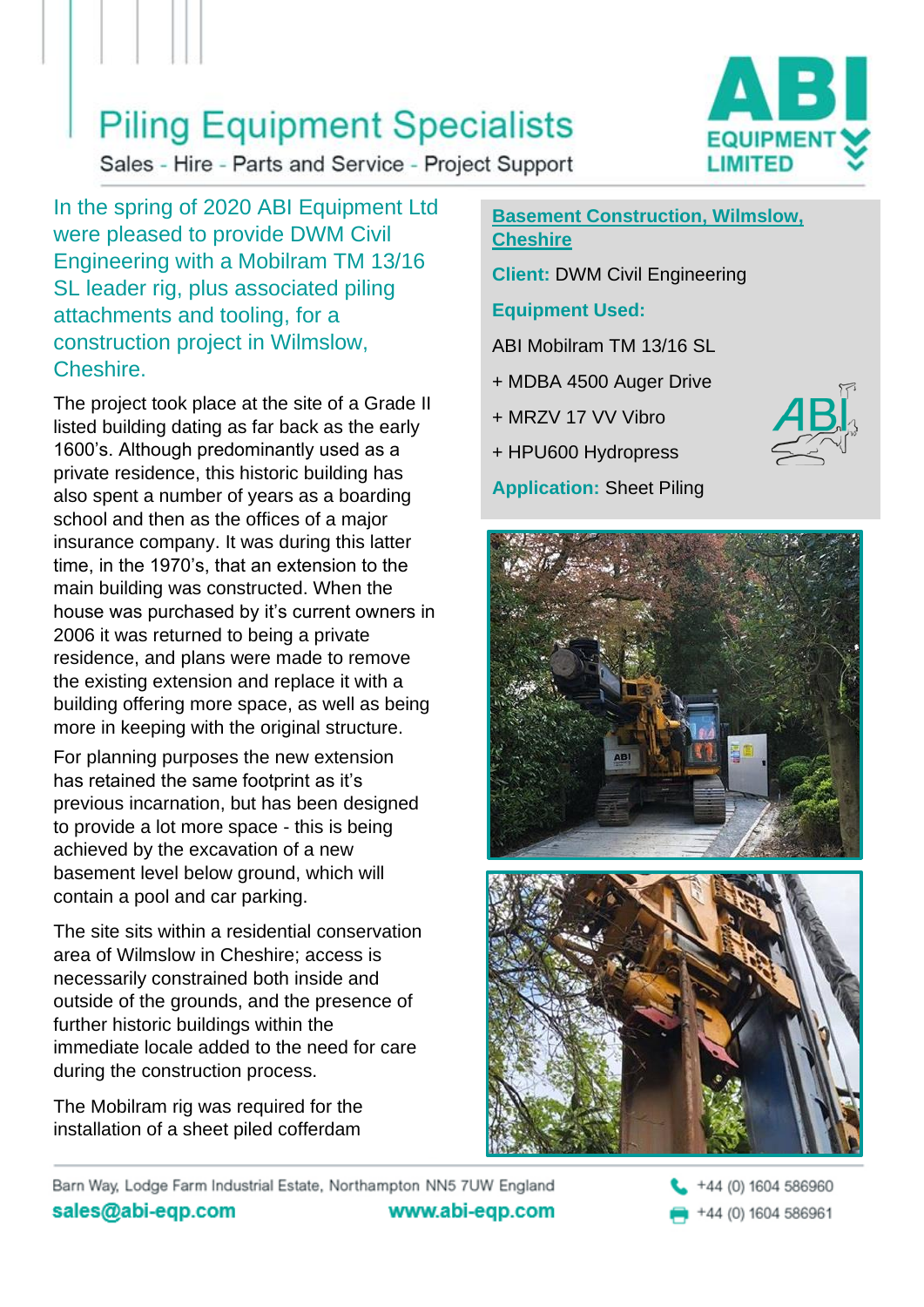# **Piling Equipment Specialists**



Sales - Hire - Parts and Service - Project Support

structure prior to the basement excavation, which would then be propped so that the ICF basement structure could be safely constructed. The work began by pre-augering the piling line, using a Ø450mm auger attached to an MDBA 4500 auger drive to prepare the ground and break through any remaining underground obstructions. The auger drive was then swapped for the MRZV17VV vibro attachment which was used to pitch and drive the sheet piles.





Each pile was installed to a depth of up to 10m, and in total 167No. GU12 piles were installed. The benefit of using the ABI vibro with it's variable speed, variable frequency technology is that it operates above the natural frequency of the soil – which means that only minor negative resonances are generated, and there was less disturbance of the surroundings. Given the sensitive historical nature of the site, and indeed the area as a whole, vibration monitoring and structural monitoring were employed for both the original building and the existing garden walls.

Piling with vibration is a very versatile method of sheet piling, being applicable to most soil types in this case the site was of mixed geology with sands overlying clay, as well as having a high water table – and the patented technology of the ABI MRZV-VV range means that vibration frequencies can be tailored to the specific ground conditions of each project.

Barn Way, Lodge Farm Industrial Estate, Northampton NN5 7UW England sales@abi-eqp.com www.abi-eqp.com +44 (0) 1604 586960

+44 (0) 1604 586961